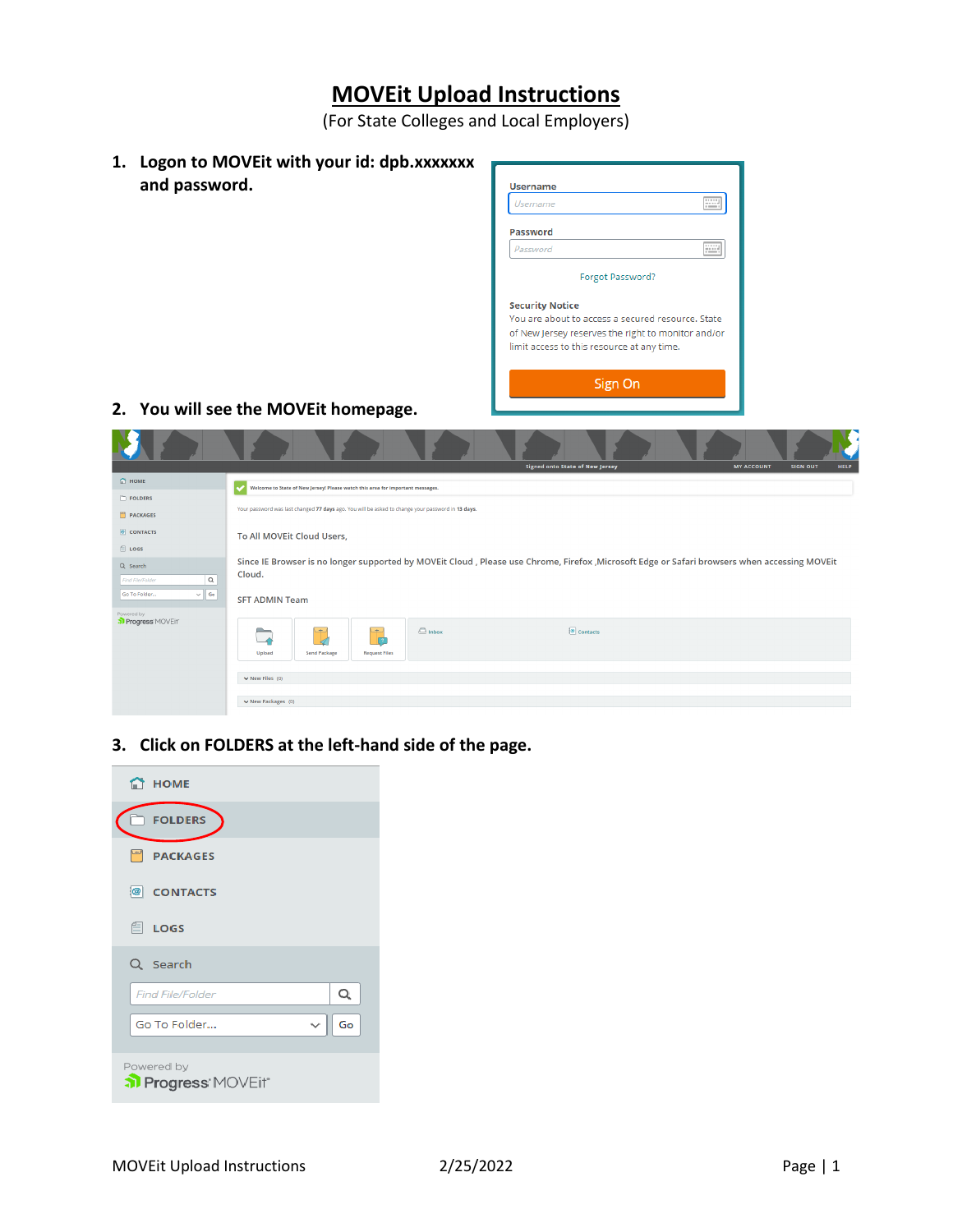**4. Click on the "Go To Folder…" drop-down and select the folder to be displayed. (***If the display does not change, click the "Go" button.***)** 

| <b>Folders</b>                                                 |                         |
|----------------------------------------------------------------|-------------------------|
| Go To Folder<br>Go<br>$\check{ }$<br>/ Home / TY / DPBINB / 80 |                         |
| / Home / TY / DPBJCL / FilesAndReports / ActionData            | <b>Size/Contents</b>    |
| Home                                                           | $1 \bigcirc 0 \bigcirc$ |
|                                                                |                         |

**5. The upload page is displayed. To upload your file click on the "Upload Files" button.** 

| <b>Folders</b><br><b>D</b> ▶ □ Home ▶ □ TY ▶ □ DPBINB ▶ □ 80                  |                                  |                     |
|-------------------------------------------------------------------------------|----------------------------------|---------------------|
| Go<br>/ Home / TY / DPBINB / 80<br>$\checkmark$<br><sup>1</sup> Parent Folder | <u>്രീ</u> Drop files to upload. | <b>Upload Files</b> |
| There are no files or folders in this folder.                                 |                                  |                     |

**6. You will see the "Upload Files" pop-up window.** 

| <b>Upload Files</b>                 |  |
|-------------------------------------|--|
| <b>Upload To</b>                    |  |
| /Home/TY/DPBINB/80                  |  |
| <b>Notes</b>                        |  |
| Notes                               |  |
|                                     |  |
|                                     |  |
|                                     |  |
|                                     |  |
|                                     |  |
| <b>Broop files to add or Browse</b> |  |
|                                     |  |
|                                     |  |
|                                     |  |
|                                     |  |
| <b>Upload</b><br>Cancel             |  |

**7. Click "Browse…"**

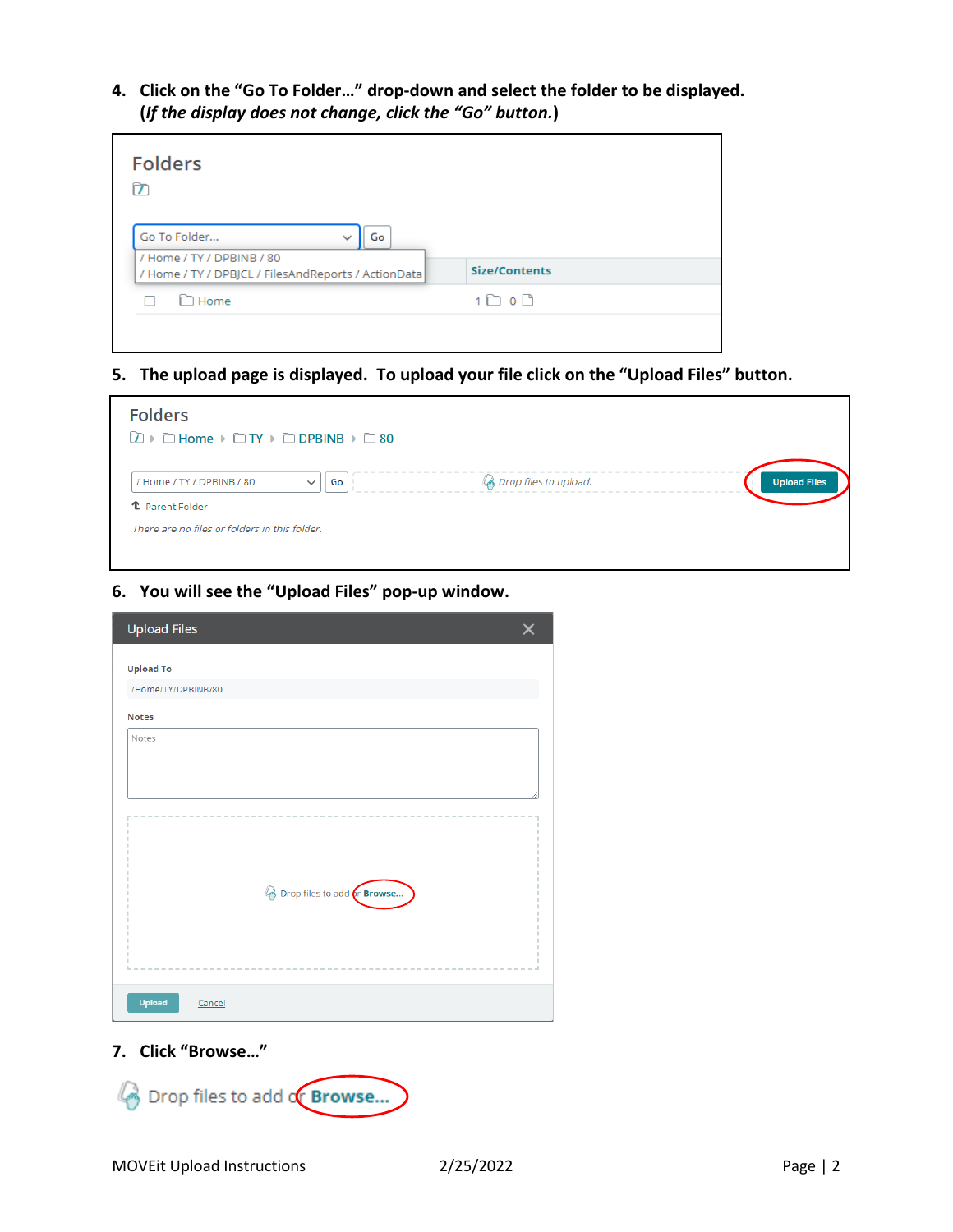**8. From the dialog window select your file from your file system and click "Open."** 

| <b>C.</b> Open                                          |                                               |                                 |                      |               |        |
|---------------------------------------------------------|-----------------------------------------------|---------------------------------|----------------------|---------------|--------|
| This PC $\rightarrow$ Documents $\rightarrow$<br>兽<br>r | Search Documents<br>Õ<br>$\checkmark$         |                                 | ۹                    |               |        |
| Organize $\blacktriangledown$<br>New folder             |                                               |                                 |                      | 脂: ▼          | Q      |
| ۸<br><b>Tre</b> Favorites                               | $\overline{\wedge}$<br>Name                   | Date modified                   | Type                 | Size          | ∧      |
| Intel                                                   | Verify2.txt                                   | 1/24/2019 2:43 PM               | <b>Text Document</b> | 300 KB        |        |
| Links                                                   | Verify11.txt                                  | 1/24/2019 3:04 PM               | <b>Text Document</b> | 217 KB        |        |
| Music                                                   | Verify22.txt                                  | 1/24/2019 2:59 PM               | <b>Text Document</b> | 461 KB        |        |
| OneDrive                                                | verssn1.bt                                    | 1/25/2019 1:11 PM               | <b>Text Document</b> | 144 KB        |        |
| Oracle                                                  | verssn2.bt                                    | 1/25/2019 1:12 PM               | <b>Text Document</b> | 300 KB        |        |
| <b>Pictures</b>                                         | WE VuGen User Manual.docx                     | 1/20/2015 1:42 PM               | Microsoft Word D     | 3,307 KB      |        |
|                                                         | <b>PDP</b> Web Site Standards Guidelines.pdf  | 1/10/2012 3:06 PM               | Microsoft Edge Be    | 1.031 KB      |        |
| ₩ Saved Games                                           | weblinks.txt                                  | 5/29/2019 8:49 AM               | <b>Text Document</b> | 4 KB          |        |
| <b>Searches</b>                                         | 图 WorkflowsNotOnSpreadsheet.xlsx              | 6/23/2020 1:09 PM               | Microsoft Excel W    | 310 KB        |        |
| <b>Tracing</b>                                          | 图 WorkflowsNotOnSpreadsheetINB.xlsx           | 7/8/2020 10:57 AM               | Microsoft Excel W    | 35 KB         |        |
| <b>Videos</b>                                           | 【■ WorkflowsNotOnSpreadsheetProj.xlsx         | 6/24/2020 9:06 AM               | Microsoft Excel W    | 33 KB         |        |
| This PC                                                 | <b>韓</b> WorkflowsNotOnSpreadsheetReport.xlsx | 6/25/2020 2:03 PM               | Microsoft Excel W    | 47 KB         |        |
| Desktop                                                 | XTE001.bt                                     | 12/17/2021 9:56 AM              | <b>Text Document</b> | <b>25 KB</b>  |        |
| 肖<br><b>Documents</b>                                   | ZCMagentcleanup.txt                           | 4/30/2014 2:00 PM               | <b>Text Document</b> | <b>182 KB</b> |        |
| <b>Contract Contract Contract</b>                       | ziswin.hst                                    | 8/20/2013 1:31 PM               | Reflection for IBM   | 3 KB          |        |
| File name:<br>XTE001.txt                                |                                               | All files (*.*)<br>$\checkmark$ |                      | $\checkmark$  |        |
|                                                         |                                               |                                 | Open                 |               | Cancel |

*You must use the unique file name assigned to your location. If you fail to use this name your file will not be processed.*

**9. Your file appears in the Upload Files window. If you have more than one file to upload, click "Browse…" and repeat the file selection process.** 

| <b>Browse</b> Drop files to add or <b>Browse</b> |        |   |  |  |
|--------------------------------------------------|--------|---|--|--|
| □ XTE001.txt                                     | 2.9 KB | × |  |  |
|                                                  |        |   |  |  |
|                                                  |        |   |  |  |
|                                                  |        |   |  |  |
|                                                  |        |   |  |  |
|                                                  |        |   |  |  |
|                                                  |        |   |  |  |
| <b>Upload</b><br>Cancel                          |        |   |  |  |

**10. Click "Upload" to transfer the file(s) to MOVEit.** 

## **11. Look for the green checkmark for a successful upload.**



Your upload was successful.